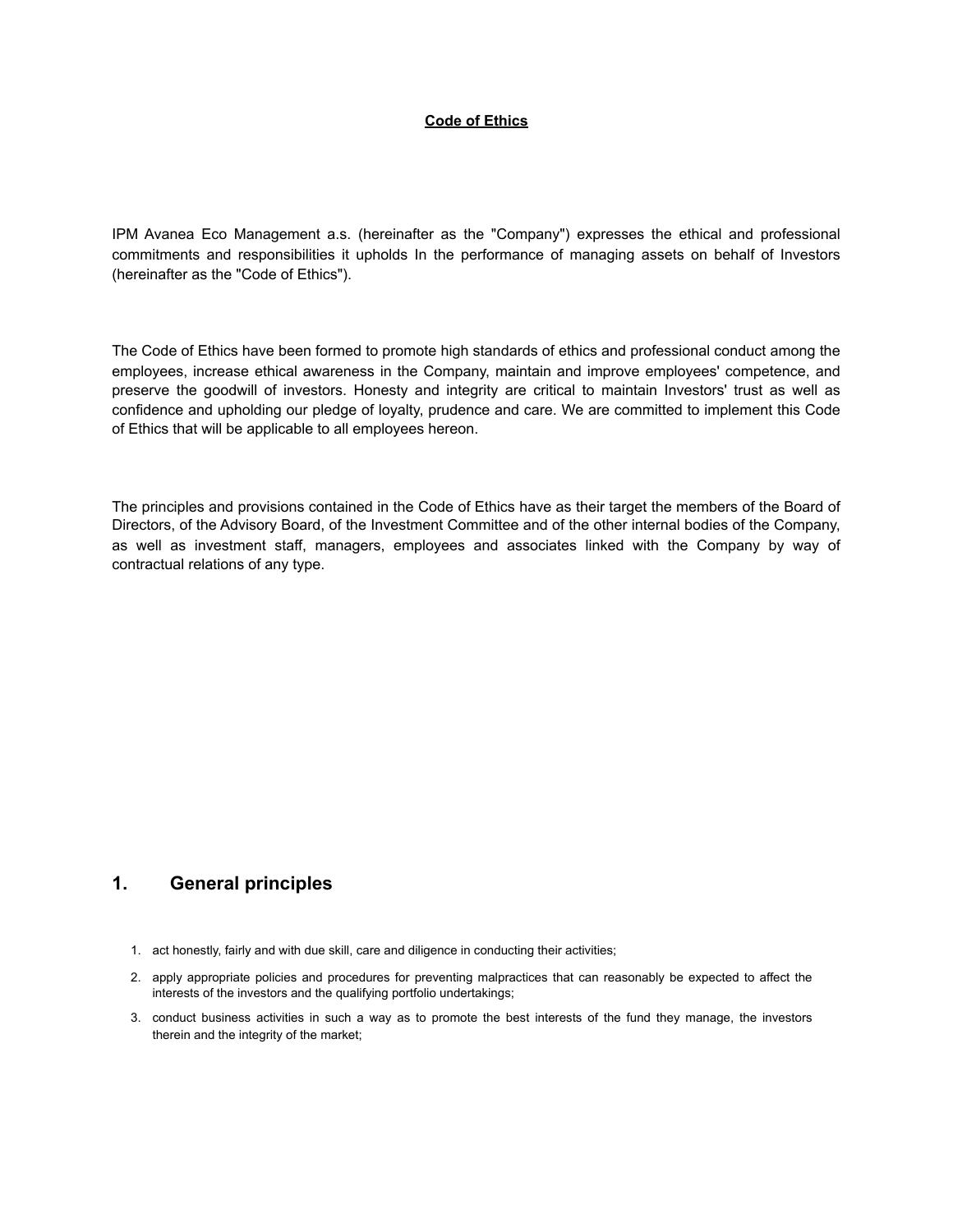- 4. apply a high level of diligence in the selection and ongoing monitoring of investments in portfolio undertakings;
- 5. possess adequate knowledge and understanding of the portfolio undertakings in which they invest;
- 6. treat their investors fairly;
- 7. ensure that no investor obtains preferential treatment.

The Company, members of the Board of Directors, of the Advisory Board, of the Investment Committee and of the other Internal bodies of the Company, as well as investment staff, managers, employees and associates linked with the Company (hereinafter as the "Company employees and associates") must:

#### **2. Criteria of conduct**

## **A. LOYALTY TO fund and investors**

#### **1. Put the interests of fund before their own**

The Company and Company employees and associates have a duty to put the interests of the fund above their own self -interest.

## **B. INVESTMENT PROCESS**

#### **1. Use reasonable care and prudent judgment when managing assets**

Before any investing, necessary due diligence must be carried out, Investment strategy must be met and all regulatory and legal obligations must be complied with.

#### **2. Have a reasonable and adequate basis for investment decisions.**

Investment staff must analyse the investment opportunities in question and should act only after undertaking due diligence to ensure there is sufficient knowledge about specific investments. Investment staff can rely on external third-party research, provided that they have made reasonable and diligent efforts to determine that such research has a reasonable basis.

## **3. Retain liability when delegating functions**

Where functions are delegated to third parties, the own liability towards the fund or the investors shall remain unaffected.

#### **4. Limit delegation**

Functions cannot be delegated to the extent that, in essence, it can no longer be considered to be a fund manager and to the extent that it becomes a letter-box entity.

## **5. Take only investment actions that are consistent with the stated objectives and constraints**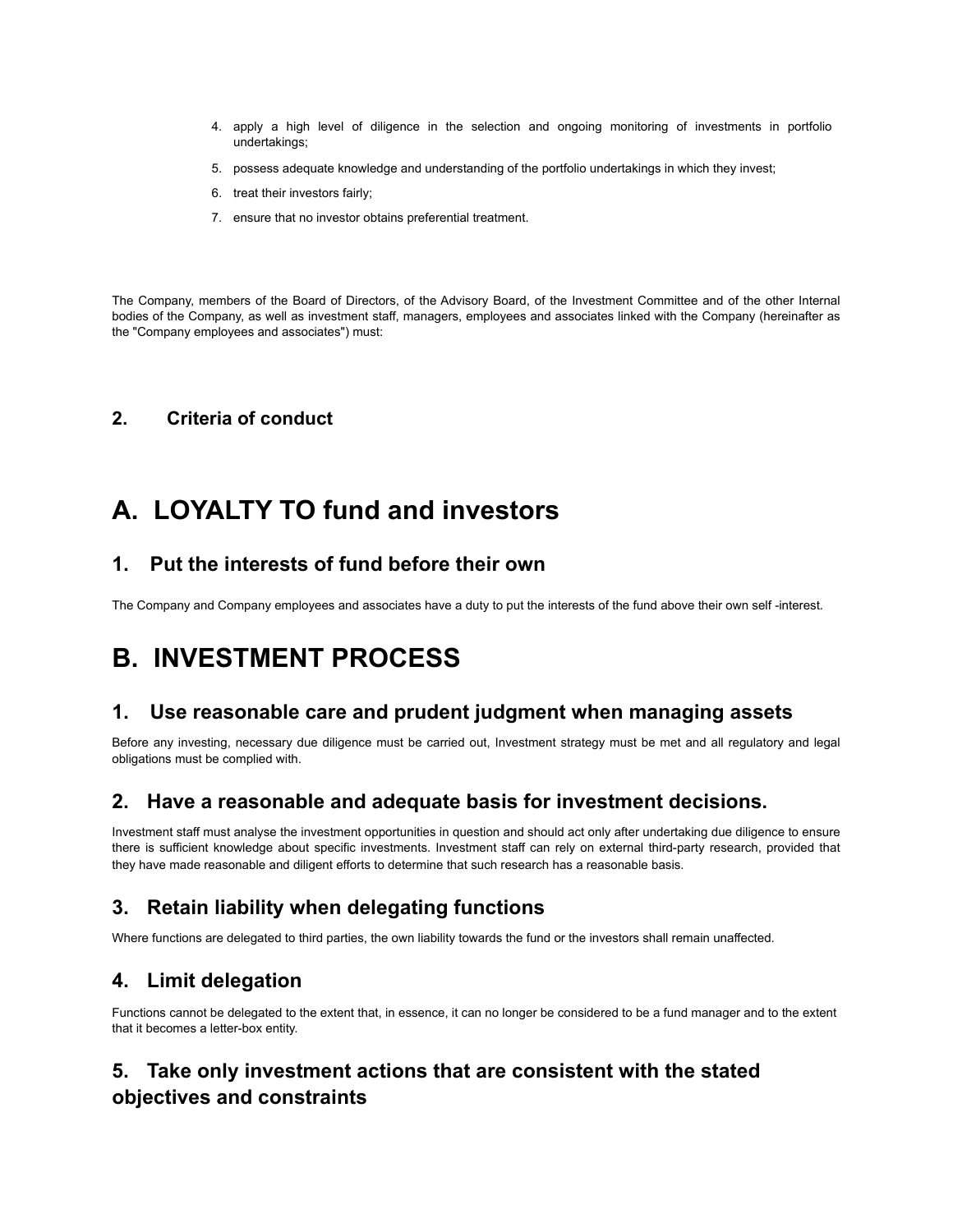All investment actions must be according to the Investment strategy, stated objectives and constraints.

## **C. Conflicts of Interest**

#### **1. Avoid conflicts of interest**

Refuse to participate in any business relationship or accept any gift that could reasonably be expected to affect independence, objectivity, or loyalty to fund and investors.

#### **2. Make full and fair disclosures of conflicts**

The Company makes full and fair disclosure of all matters that could reasonably be expected to impair their independence and objectivity or interfere with respective duties to the fund and investors.

### **3. Limit co-Investments**

Co-investment of the Company employees and associates is permittable only upon investor"s prior approval and strictly under parri passu conditions.

## **4. Exclude related investment**

The Company must not invest in target companies that are in any way related to Company employees and associates.

#### **5. Prohibit divestments with related parties**

The Company may not divest its investments in a way that Company employees and associates would obtain such investment.

#### **6. Prohibit advisory services**

Without a prior approval of Fund, the Company and Company employees and associates are prohibited from providing advisory services to portfolio companies.

#### **7. Design and comply with the Conflict of interest policy**

The Company establishes a firmwide conflicts of interest process that identifies, manages and discloses any potential conflict of interest.

# **D. RISK MANAGEMENT, COMPLIANCE, AND SUPPORT**

#### **1. Comply with applicable legal and regulatory requirements**

Develop and maintain policies and procedures to ensure all investment activities comply with the Code of Ethics and all legal and regulatory requirements.

#### **2. Make fair, accurate and complete performance presentation**

Ensure that portfolio information provided to Investors is fair, accurate and complete and arrange for independent third-party confirmation or review of such information. The Company and Company employees and associates must not misrepresent the performance